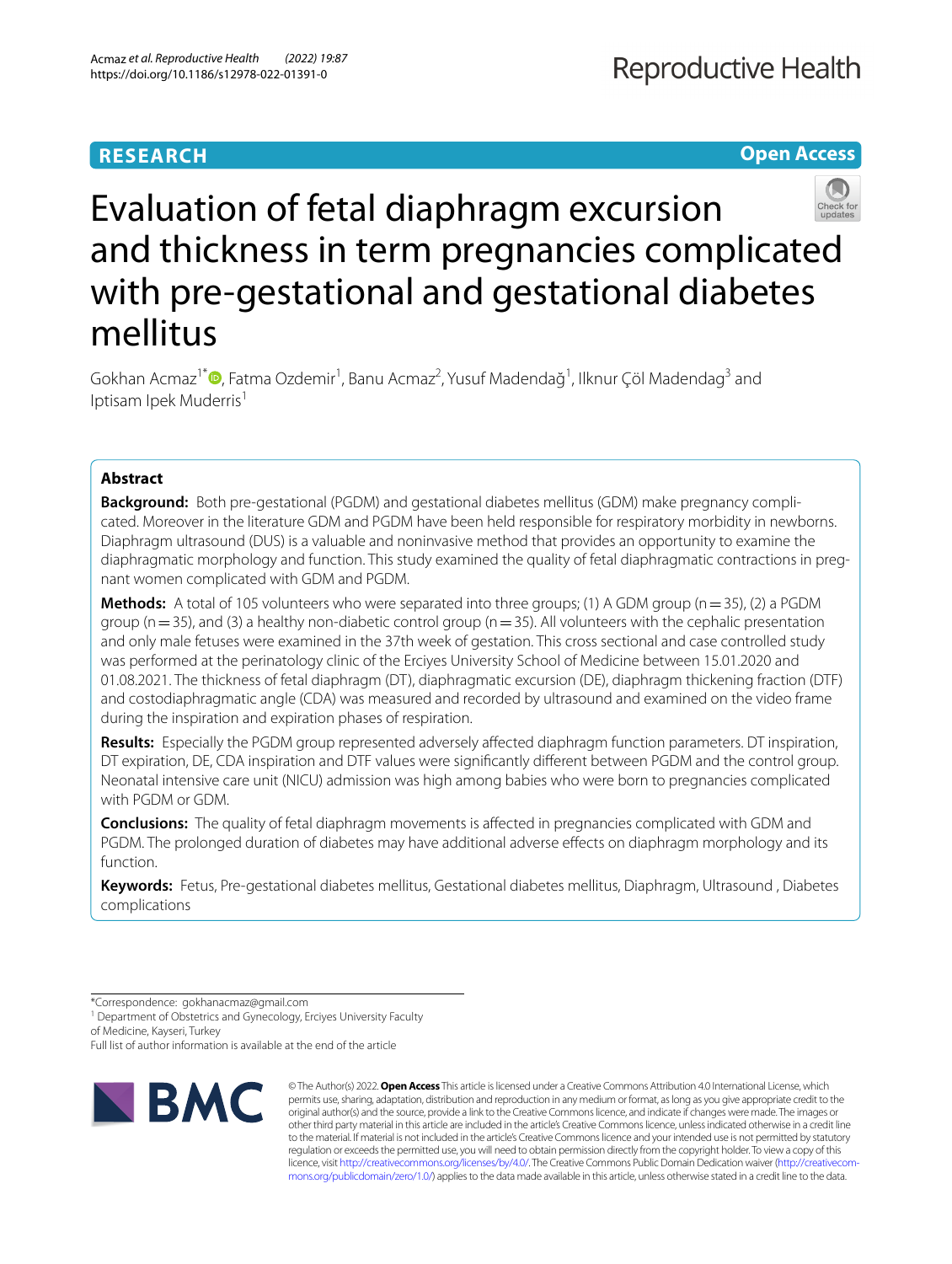#### **Plain language summary**

The percentage of pre-gestational diabetes mellitus (PGDM) in pregnancy is 13–21% and the remaining part of diabetes is gestational diabetes mellitus (GDM). Both of the complications are related to respiratory problems at birth.

Until now, it was known that this situation was due to the lack of surfactant, which has a facilitating efect on the participation of the lungs in respiration. However, in this study, the diaphragm of the babies of patients with PGDM and GDM was examined. The thickness of fetal diaphragm, movements and function were evaluated via using ultrasound. As a result, it was determined that the diaphragm movements were impaired and the babies born from these patients needed more pediatric care.

This study will open horizon on new studies examining the functional capacity of the diaphragm in the future. In the future, it may be possible to decide which baby will need intensive care by examining the diaphragm.

#### **Background**

Pre-Gestational (PGDM) and gestational diabetes mellitus (GDM), are two frequent medical conditions that complicate pregnancy due to high levels of blood glucose  $[1, 2]$  $[1, 2]$  $[1, 2]$  $[1, 2]$ . There are well-known medical complications related to PGDM and GDM, including increased probability of cesarean, preterm labor, decreased levels of glucose (hypoglycemia), macrosomia, shoulder dystocia and fetal death [[3\]](#page-6-2). Moreover both GDM and PGDM have been held responsible for respiratory morbidity in newborns [\[4](#page-6-3)[–6\]](#page-6-4). Fetal hyperinsulinemia has been blamed for delayed pulmonary maturation [\[7](#page-6-5)] (Figs. [1,](#page-1-0) [2](#page-2-0)).

Diaphragm ultrasound (DUS) is a valuable and noninvasive method that provides an opportunity to examine the diaphragmatic morphology and function and has attracted the attention of researchers. Diaphragm excursion (DE), diaphragm thickness (DT), and costodiaphragmatic angels (CDA) can be evaluated via using DUS. The diaphragmatic thickening ratio reflects the diaphragm's contractile capacity that is related to its strength  $[8]$  $[8]$ . Moreover the efficiency of diaphragm contractions can be assessed via DT and diaphragm thickness fraction (DTF) measurements, obtained during the expiratory and inspiratory phases of respiration [\[9](#page-6-7)]. Authors have

<span id="page-1-0"></span>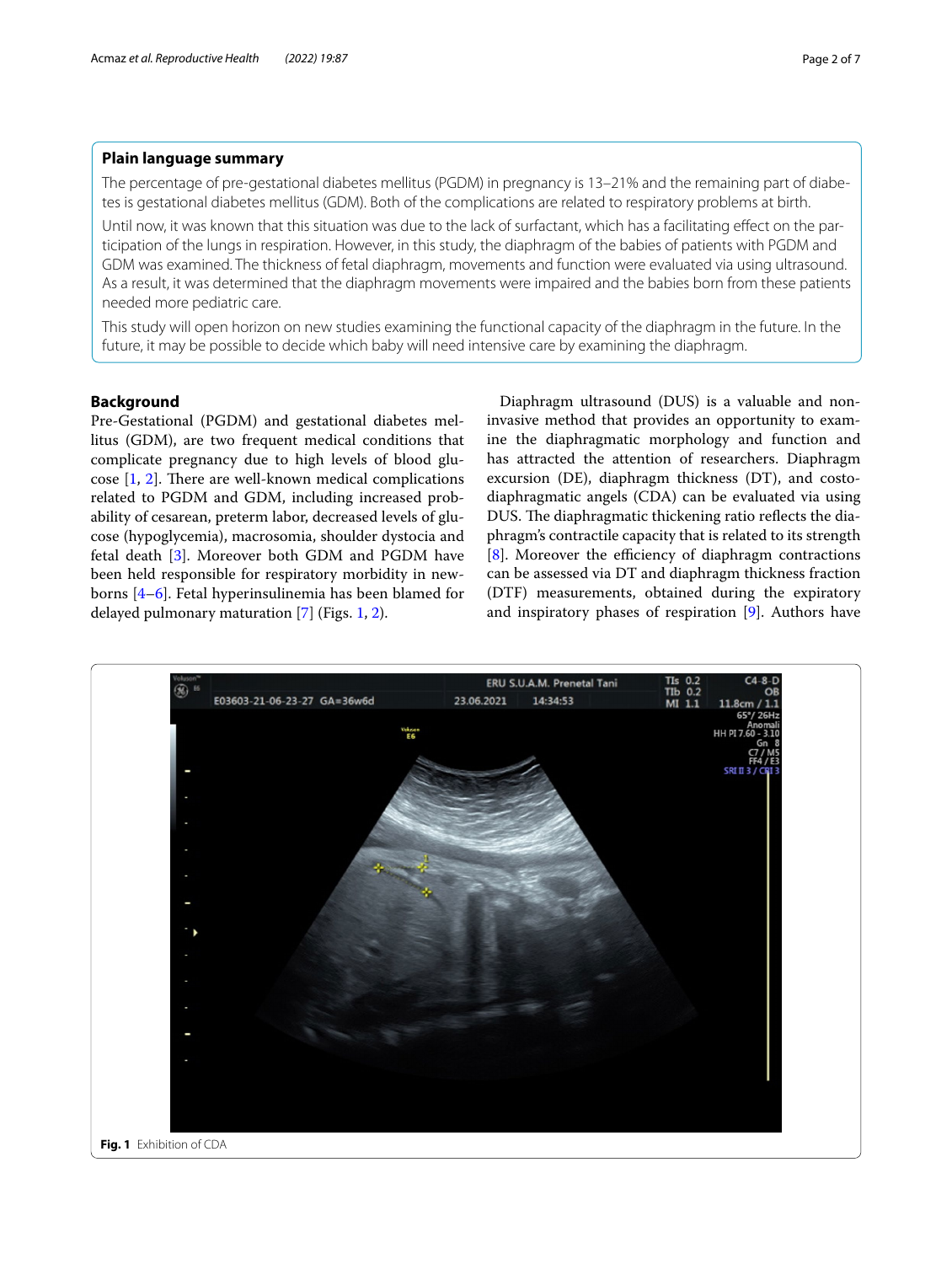

<span id="page-2-0"></span>established that the DUS technique supplies valuable information for severe diaphragm weakness in critically ill adult patients [[10,](#page-6-8) [11](#page-6-9)].

The effect of GDM or PGDM on fetal diaphragmatic function in pregnant patients is not clear in the literature. This study investigates the quality of fetal diaphragmatic contractions in pregnant women complicated with GDM and PGDM and compares these parameters with healthy pregnant volunteers.

#### **Methods**

This study was performed at the perinatology clinic of the Erciyes University School of Medicine between 15.01.2020 and 01.08.2021 and classifed as prospective, cross-sectional, and case-controlled. Signed written informed consent from all participants and Ethical Committee approval from the Erciyes University School of Medicine were obtained (no: 2019/652). This study has not been published elsewhere.

#### **Participants of the study**

Patients who were admitted for the suspicion of pregnancy were evaluated. These patients were routinely screened for pregnancy tests. We evaluated 108 patients at the beginning who accepted to be a volunteer in

the study. One of the volunteer in PGDM group were excluded because of diabetic ketoacidosis, one of the volunteer in control group were excluded because of data lost (she moved an other city) and one of the volunteer in GDM group declined to be participate. Remaining volunteers ( $n=105$ ) of this study were Caucasian origin and were followed up in our clinic after detecting heart beat up to delivery time. The gestational week of the study population was calculated using the last menstrual date. Gestational age was calculated according to frst-trimester ultrasound reports in patients who did not remember the date of their last menstrual period. All volunteers were delivered via scheduled caesarean section at the 39th weeks of gestation with a cephalic presentation due to previous caesarean section.

According to the type of diabetes, participants were separated into three groups; (1) a GDM group  $(n=35)$ , (2) a PGDM group ( $n=35$ ), and (3) a healthy non-diabetic control group  $(n=35)$ . All GDM and healthy nondiabetic control group volunteers; were screened by 75 gr oral glucose tolerance test (OGTT) after 12 h fasting between the 24th and 28th weeks of gestation. The upper limits of fasting, frst and second hour after 75 gr glucose administration were 92, 180 and 153 mg/dl, respectively [[12\]](#page-6-10). Above this threshold, patients were diagnosed with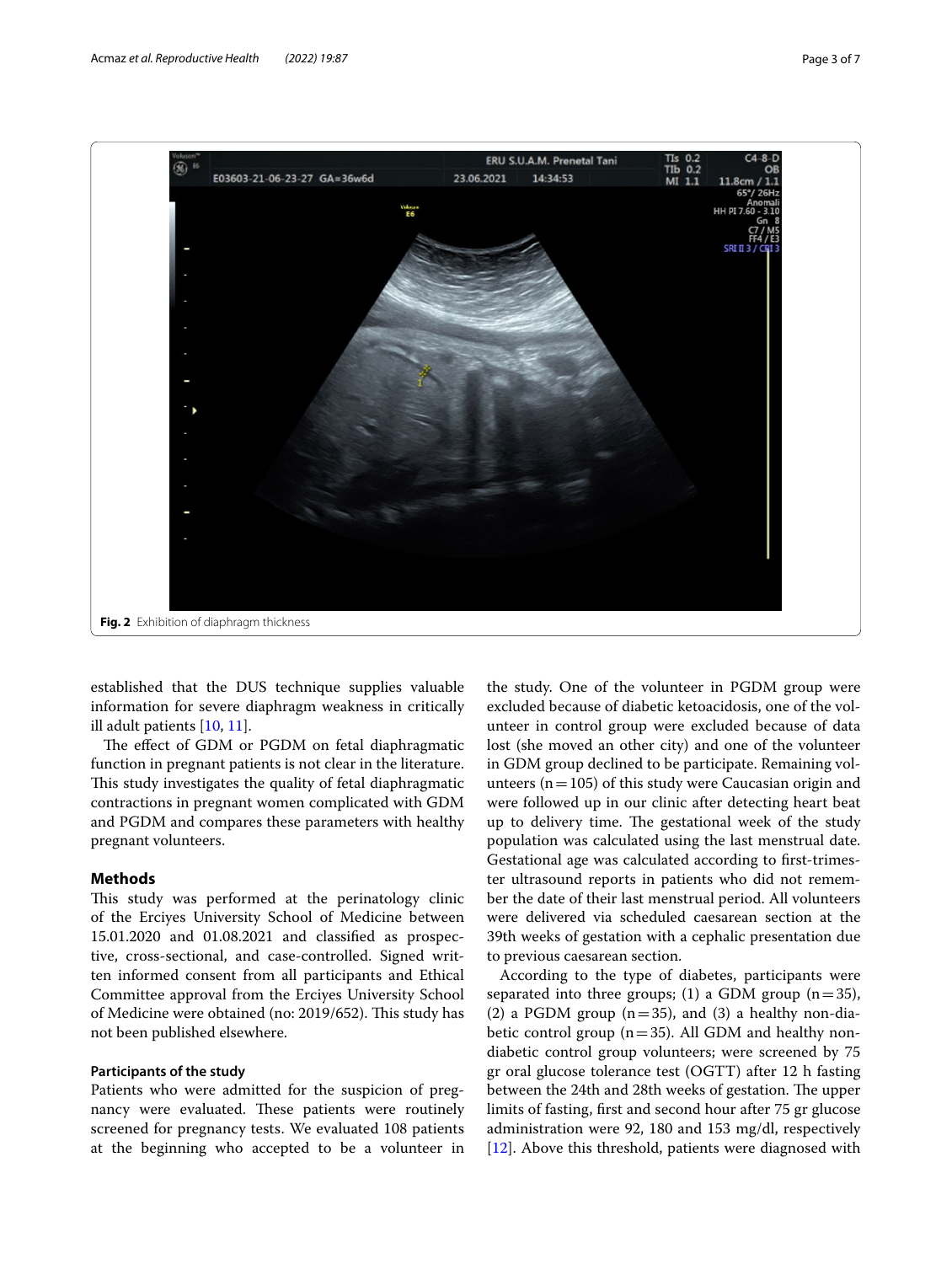GDM. All participants in the GDM group received diet and exercise therapy. Then they re-evaluated for glucose levels both fasting and post-prandial second hour. The upper limits of fasting and post-prandial second hour were 95 mg/dl and 120 mg/dl, respectively. We included only insulin-required participants in the GDM group. Patients in the PGDM group received examinations by an ophthalmologist and a nephrologist for retinopathy and nephropathy at the end of the second trimester (28th weeks of gestation) and 37th week of gestation. Moreover patients in the PGDM group were classifed according to Sacks and Metzger's defnition and all volunteers in this group were Type 1 insulin-dependent DM without vascular complications [\[13](#page-6-11)].

#### **Exclusion criteria**

All participants were examined in detail for fetal abnormalities and received toxoplasma, rubella, and cytomegalovirus tests at the 21th weeks of gestation. In the presence of any abnormality or positive test results, they were not accepted as suitable for the study. Because fetal sex is a confounder, only volunteers with male fetuses were included in the study. Patients with maternal fever, retinopathy, nephropathy, labor pain, non- cephalic presentation, female fetuses, preeclampsia/eclampsia, intrauterine growth retardation, oligohydroamnios, membrane rupture, chronic systemic diseases, chromosomal or fetal anomaly, twin gestation or more, placenta accereata, increata and percreata, intrahepatic cholestasis of pregnancy were excluded from the study. Volunteers who used steroids, narcotics, sedatives, tobacco, alcohol, or anti-psychotic were eliminated. Patients in the PGDM group received an examination by an ophthalmologist and a nephrologist for retinopathy and nephropathy at the end of the second trimester and 37th week of gestation. If diabetic volunteers were complicated with retinopathy and nephropathy, these patients were not included in the study. Additionally volunteers could not achieve normal glucose levels with insulin therapy were not included in the study in patients with PGDM and GDM.

Additional fle [1](#page-5-0): fowchart.

#### **Methods of diaphragmatic evaluation and DUSG timing**

An obstetrician aimed to obtain horizontal views of the both left and right diaphragm and measure the angle of the costodiaphragmatic sinus during the examination. The diaphragm consists of two echogenic outer layers (pleura and peritoneum) and a non-echogenic middle layer (central layer). Video records of diaphragmatic examinations, both inspiration and expiration states were obtained from all volunteers by an obstetrician (FO) who was blinded to the diagnosis of the volunteers. Then measurements were performed by reviewing records frame by frame. We obtained the thickness of the fetal diaphragm (DT) at two time points of the respiratory cycle (end-inspiration thickness and end-expiration thickness of the fetal diaphragm). Both right and left diaphragm has diferent movement abilities due to the position of the liver; thus, all examinations were performed bilaterally and measurements were illustrated as mean values of both sides. In the presence of gasping or 'picketfence' breathing of fetus FO did not evaluate that respiratory cycle. All volunteers with the cephalic presentation were examined in the 37th week of gestation after ruling out nephropathy and retinopathy.

#### **Measurement of other diaphragm parameters**

During the expiration and inspiration phases of the respiratory cycle, the diaphragm moves at the highest and lowest points in the fetal chest. The average distances between the highest and lowest points of the diaphragm on two respiratory cycles were recorded and calculated. The distance between these two points illustrates the ability of diaphragmatic movement, and it is called diaphragmatic excursion (DE). We evaluated another diaphragmatic function marker, 'diaphragm thickening fraction' (DTF), using a formula (end-inspiration thickness- end-expiration thickness/end-expiration thickness  $\times$  100) [\[14](#page-6-12)]. Then the costodiaphragmatic angle (CDA) was measured on the same video frame during the inspiration and expiration phases of respiration.

#### **Other parameters**

None of the volunteers had fetal distress, and all volunteers underwent planned caesarean section at the 39th week of gestation with general anesthesia due to a previous uterine scar. For determining fetal lactate, pH, oxygen, and carbon dioxide, (pO<sub>2</sub>, pCO<sub>2</sub>, SO<sub>2</sub>) levels, arterial cord blood was obtained after the fetus's expulsion. Apgar scores, fetal hypoxia, hypotonia, transient tachypnea, mild respiratory distress syndrome, NICU requirement, and other factors were evaluated by a pediatrician. An author (Çİ) collected required demographic and clinical data before USG examination.

#### **Determining sample size and statistical analysis**

For calculating sample size, means, standard deviations, and reference values were taken from the article "Adverse fetal outcomes in patients with intra-uterine-growthretardation (IUGR) are related with fetal diaphragm evaluation parameters" [[14\]](#page-6-12). We found 29 volunteers necessary when we assumed that  $power = 0.80$  and alpha=0.05. Because of possible data loss and dropouts, 36 volunteers were included in the study. We excluded one volunteer from each group.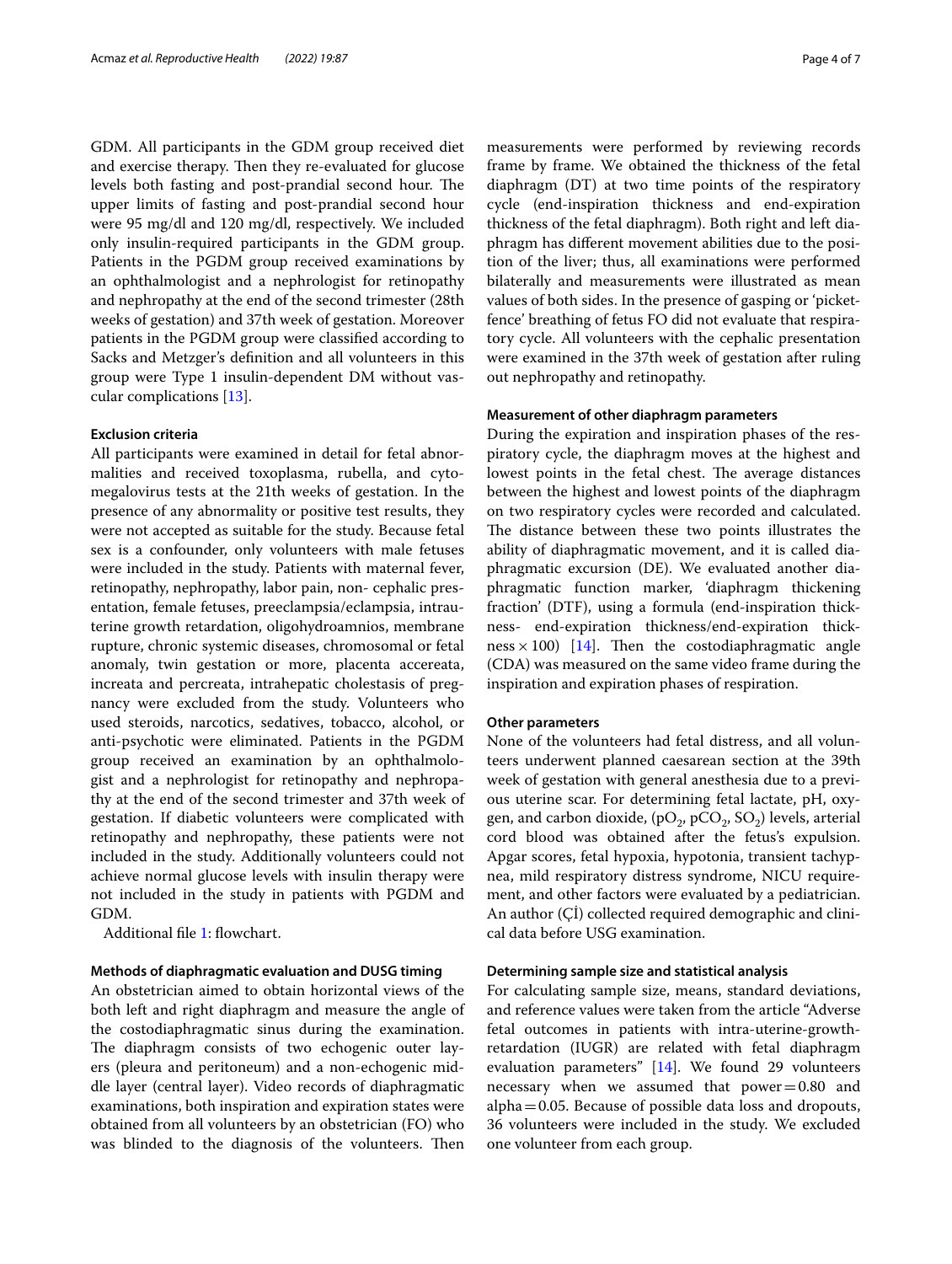To test the normality assumption of the data, the Shapiro–Wilk test was used. Variance homogeneity assumption was tested with the Levene test. Values were expressed as mean $\pm$ standard deviation, median (25th percentile–75th percentile), or n (%). One-Way ANOVA, Chi Square, and Kruskal–Wallis H tests were performed to compare diferences between groups. Tukey, and Mann–Whitney U tests were used for the multiple comparisons.  $p < 0.05$  probability value was considered as statistically signifcant. All calculations were made using PASW Statistics 18 software.

#### **Results**

Of the 105 pregnant women enrolled in the study, 35 were in the GDM group, 35 were in the pre-gestational DM group, and 35 were in the healthy control group. Table [1](#page-4-0) provides the demographic characteristics among groups.

Both PGDM and GDM volunteers were older than the control group. Other parameters are homogeneously distributed. Table [2](#page-4-1) provides the comparison of fetal diaphragm measurement parameters among groups.

The PGDM group primarily represented adversely afected diaphragm measurement parameters. DT inspiration, DT expiration, DE, CDA inspiration, and DTF values signifcantly difered between PGDM and the control group.

Table [3](#page-5-1) provides the comparison of delivery outcomes among groups.

Babies who were born to both PGDM and GDM volunteers, showed signifcantly high NICU admission.

#### **Discussion**

In the presence of GDM and pre-gestational DM, diaphragm USG might be helpful to understand the quality of breathing efforts in newborns. Good quality diaphragm movements are an important sub-type of diaphragm movements.

#### **Results of previous studies about DUSG, PGDM, GDM and their babies**

DUSG has been used as a marker of well being in the intensive care unit (ICU) patients moreover it is purposive to determine suitable patients for liberation from mechanic ventilator [[15](#page-6-13), [16](#page-6-14)]. DE and DTF, which are DUSG components, exhibit breathing efort and active muscular contractions respectively [\[16](#page-6-14)].

Previously published studies illustrated and discussed the structure of the diaphragm. Authors showed that lateral regions of the right and left diaphragm do not participate entirely in the movement; however, medial and middle regions play a critical role [[17](#page-6-15)]. Sonographic measurements showed that CDA at the end of expiration state was not different among groups; however, CDA during inspiration state was significantly affected in the PGDM group. This

|                                                         | GDM group ( $n = 35$ ) | <b>Pre-gestational DM</b><br>$(n=35)$ | Control group ( $n = 35$ ) | p-value |
|---------------------------------------------------------|------------------------|---------------------------------------|----------------------------|---------|
| Maternal age (year)                                     | $33.3 \pm 6.4^{\circ}$ | $34.9 \pm 5.3^{\circ}$                | $29.0 \pm 5.1^{\circ}$     | < 0.001 |
| Gravity                                                 | $3(2-4)$               | $3(2-4)$                              | $2(2-4)$                   | 0.509   |
| Parity                                                  | $1(1-2)$               | $2(1-2)$                              | $1(1-2)$                   | 0.506   |
| Abortion                                                | $0(0-1)$               | $0(0-1)$                              | $0(0-1)$                   | 0.956   |
| Mean gestational age at ultrasound<br>evaluation (week) | $37(37-37.1)$          | $37(37-37.2)$                         | $37(37-37.2)$              | 0.834   |

<span id="page-4-0"></span>**Table 1** Demographic characteristics of PGDM, GDM, and control groups

\*Diferent superscripts indicate statistically signifcant diference

<span id="page-4-1"></span>**Table 2** Comparisons of fetal diaphragm functional parameters among groups

|                           | GDM group ( $n = 35$ )        | <b>Pre-gestational DM</b><br>$(n=35)$ | Control group ( $n = 35$ ) | p-value |
|---------------------------|-------------------------------|---------------------------------------|----------------------------|---------|
| DT inspiration (mm)       | $2.61 \pm 0.17^{ab}$          | $2.69 \pm 0.17$ <sup>a</sup>          | $2.53 \pm 0.18^b$          | 0.001   |
| DT expiration (mm)        | $2.45 \pm 0.18$ <sup>ab</sup> | $2.54 \pm 0.15^a$                     | $2.35 \pm 0.20^b$          | < 0.001 |
| $DE$ (mm)                 | 5.55 $(5.30 - 5.80)^a$        | 5.20 $(5.10 - 5.45)^{b}$              | 5.90 $(5.60 - 6.20)^c$     | < 0.001 |
| CDA Inspiration (degrees) | $61.71 \pm 3.78$ <sup>a</sup> | 57.86 $\pm$ 3.42 <sup>b</sup>         | $62.09 + 3.79a$            | < 0.001 |
| CDA expiration (degrees)  | $50(46-51)$                   | $51(46-53)$                           | $50(48-52)$                | 0.662   |
| <b>DTF</b>                | 6.53 $(5.56 - 8.57)^{ab}$     | 5.84 $(5-7.14)^a$                     | $6.67(5.88 - 9.43)^b$      | 0.045   |

\*Diferent superscripts indicate statistically signifcant diference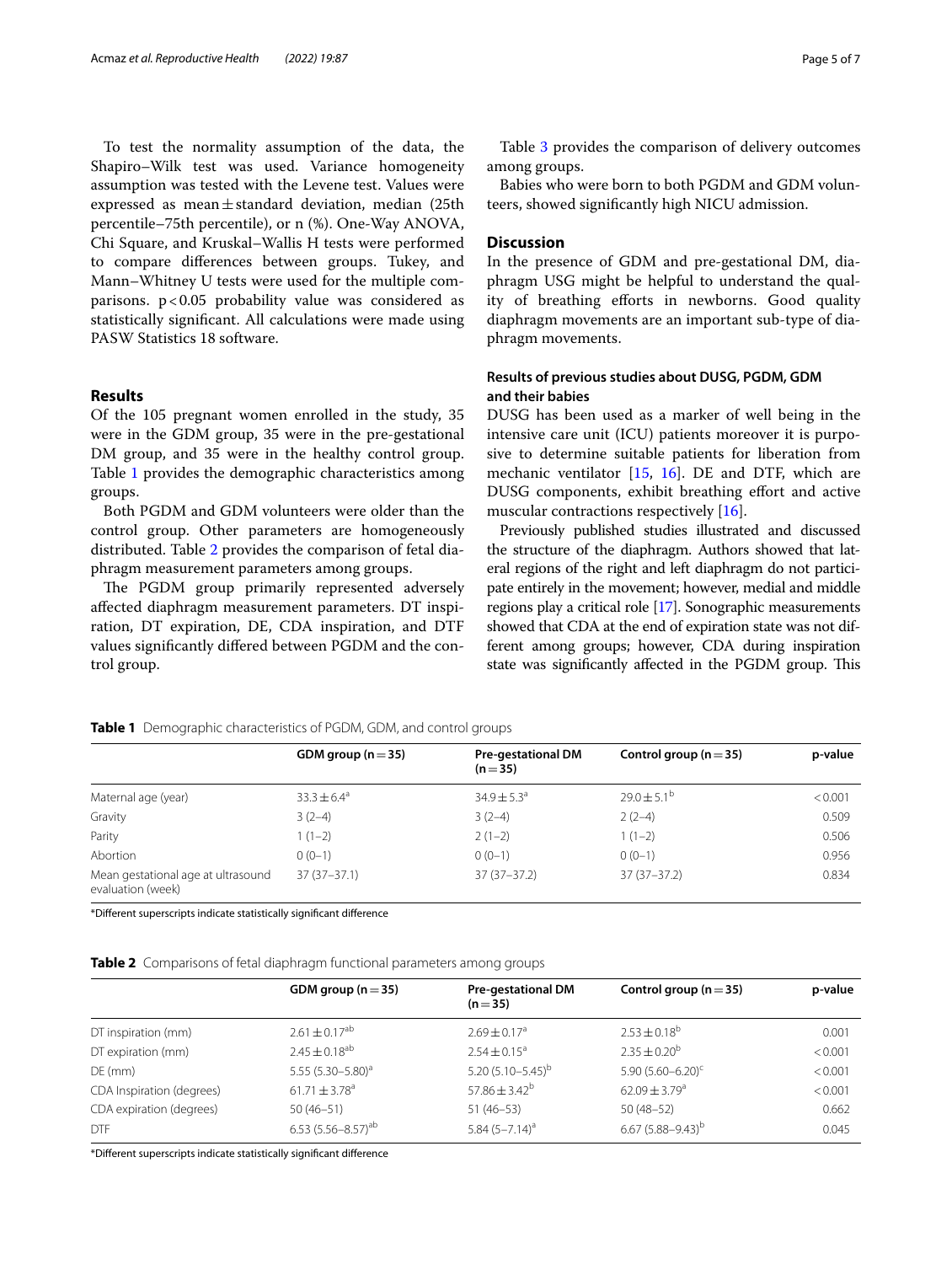|                       | GDM group ( $n = 35$ )  | Pre-gestational DM ( $n = 35$ ) | Control group ( $n = 35$ ) | p-value |
|-----------------------|-------------------------|---------------------------------|----------------------------|---------|
| Fetal weight (g)      | 3280 (3110-3610)        | 3370 (2940-3870)                | 3370 (3050-3520)           | 0.909   |
| Umblical artery Ph    | $7.34 \pm 0.052$        | $7.33 + 0.058$                  | $7.34 + 0.055$             | 0.636   |
| Base excess (mmol/lt) | $-1.20(-1.90-0.80)$     | $-0.50$ ( $-1.20-0.80$ )        | $-0.50$ ( $-1.20-0.50$ )   | 0.302   |
| $PO2$ (mmHg)          | 91 (90–94) <sup>a</sup> | $90(89-92)$ <sup>ab</sup>       | $90(87-91)^b$              | 0.018   |
| $PCO2$ (mmHg)         | $45(38.90 - 47)^a$      | 47 $(45-50)^{b}$                | 48 $(45-50)^{b}$           | 0.007   |
| $SO2(\%)$             | 95(92.10-96)            | 95 (93-96.30)                   | $95(93-97)$                | 0.959   |
| Lactate (mmol/dl)     | $0.90(0.70 - 1.42)$     | $0.80(0.60 - 1.10)$             | $0.80(0.60 - 1.10)$        | 0.516   |
| 1 min Apgar score     | $8(8-8)$                | $8(8-8)$                        | $8(8-8)$                   | 0.368   |
| 5 min Apgar score     | $10(10-10)$             | $10(10-10)$                     | $10(10-10)$                | 0.368   |
| NICU admission (n%)   | $4(9611)^a$             | $6(9617)^{a}$                   | $0 (960)^b$                | 0.045   |

<span id="page-5-1"></span>

|  |  |  | Table 3 Comparisons of delivery outcomes among groups |
|--|--|--|-------------------------------------------------------|
|--|--|--|-------------------------------------------------------|

\*Diferent superscripts indicate statistically signifcant diference

situation may be related to inefective diaphragmatic contractions. Moreover the expiration state of respiratory cycles occurs passively within the relaxation of diaphragm muscles [[18](#page-6-16)]. Thus we believe that CDA at the inspiration state of the respiratory cycle is a better indicator of diaphragmatic contractions. Other study fndings supported this situation, and we found DE and DTF parameters were signifcantly afected in the PGDM group, which showed movement ability and contraction capacity, respectively [\[9,](#page-6-7) [14\]](#page-6-12).

#### **Clinical signifcance**

Four fetuses (% 11) in the GDM group, six fetuses (% 17) in the PGDM group were admitted to NICU. However, none of the fetuses in the control group required NICU admission. Fetal weight, gestational age and umbilical artery pH values were not diferent among the groups but naturally both PGDM and GDM group volunteers were older than control group. Because gestational age was not diferent among groups, we thought NICU admission or other parameters was not afected from maternal age.

The present study found that DT inspiration, DT expiration, and DTF were signifcantly higher and DE and CDA inspiration were signifcantly lower in the PGDM group than in the control group. In addition umbilical artery blood gas  $PO<sub>2</sub>$ , umbilical artery blood gas  $PCO<sub>2</sub>$ , and NICU admission rates were statistically diferent among groups. In the literature, GDM and pre-gestational DM have been accepted as risk factors for neonatal respiratory morbidity  $[4, 5, 19]$  $[4, 5, 19]$  $[4, 5, 19]$  $[4, 5, 19]$  $[4, 5, 19]$  $[4, 5, 19]$ . Glucose imbalance and fetal hyperinsulinemia have been held responsible for delayed pulmonary maturation [[20\]](#page-6-19). Moreover, these complications are presumably related to insufficient surfactant synthesis, due to maternal hyperglycemia [[21,](#page-6-20) [22](#page-6-21)]. In the literature, authors examined the efect of insulin on surfactant protein A (SP-A) and surfactant protein B (SP-B) secretion. They found that insulin lowers both surfactant protein (protein A and protein B) productions in lung tissue [\[23](#page-6-22), [24\]](#page-6-23). Additionally, reduced fuid clearance in the fetal lungs, augmented by increased cesarean delivery rates was another problem [\[25–](#page-6-24)[27\]](#page-6-25). As far as we know, this is the frst study that shows GDM and PGDM have adverse effects on fetal diaphragm thickness and diaphragm function in term pregnancies. In this case, we can argue that diabetes harms diaphragm movements and diaphragm structure.

#### **Conclusions**

Our results indicated that surfactant synthesis and quality of fetal diaphragm movements are afected in pregnancies complicated with GDM and pre-gestational DM. Thus, prolonged duration of diabetes may have an extra adverse efect on diaphragm morphology and its function. We can suggest that cephalic presentation, male gender, small sample size can be accepted study limitations.

#### **Abbreviations**

PGDM: Pre-gestational diabetes mellitus; GDM: Gestational diabetes mellitus; DUS: Diaphragm ultrasound; DT: Thickness of fetal diaphragm; DE: Diaphragmatic excursion; DTF: Diaphragm thickening fraction; CDA: Costodiaphragmatic angle; IUGR: Intrauterine growth retardation; NICU: Neonatal intensive care unit; FO: Fatma Ozdemir; OGTT: Oral glucose tolerance test.

#### **Supplementary Information**

The online version contains supplementary material available at [https://doi.](https://doi.org/10.1186/s12978-022-01391-0) [org/10.1186/s12978-022-01391-0](https://doi.org/10.1186/s12978-022-01391-0).

<span id="page-5-0"></span>**Additional fle 1.** Flowchart.

#### **Acknowledgements**

We would like to thank Euglena Steel who is native English Speaker. This study was classifed as prospective, cross-sectional, and case-controlled.

#### **Authors' contributions**

All authors have read and approved the manuscript. GA: Design of the work. FO: Acquisition. BA: Interpretation of data. YM: Analysis. İM: Interpretation of data. İM: Approved the submitted version.